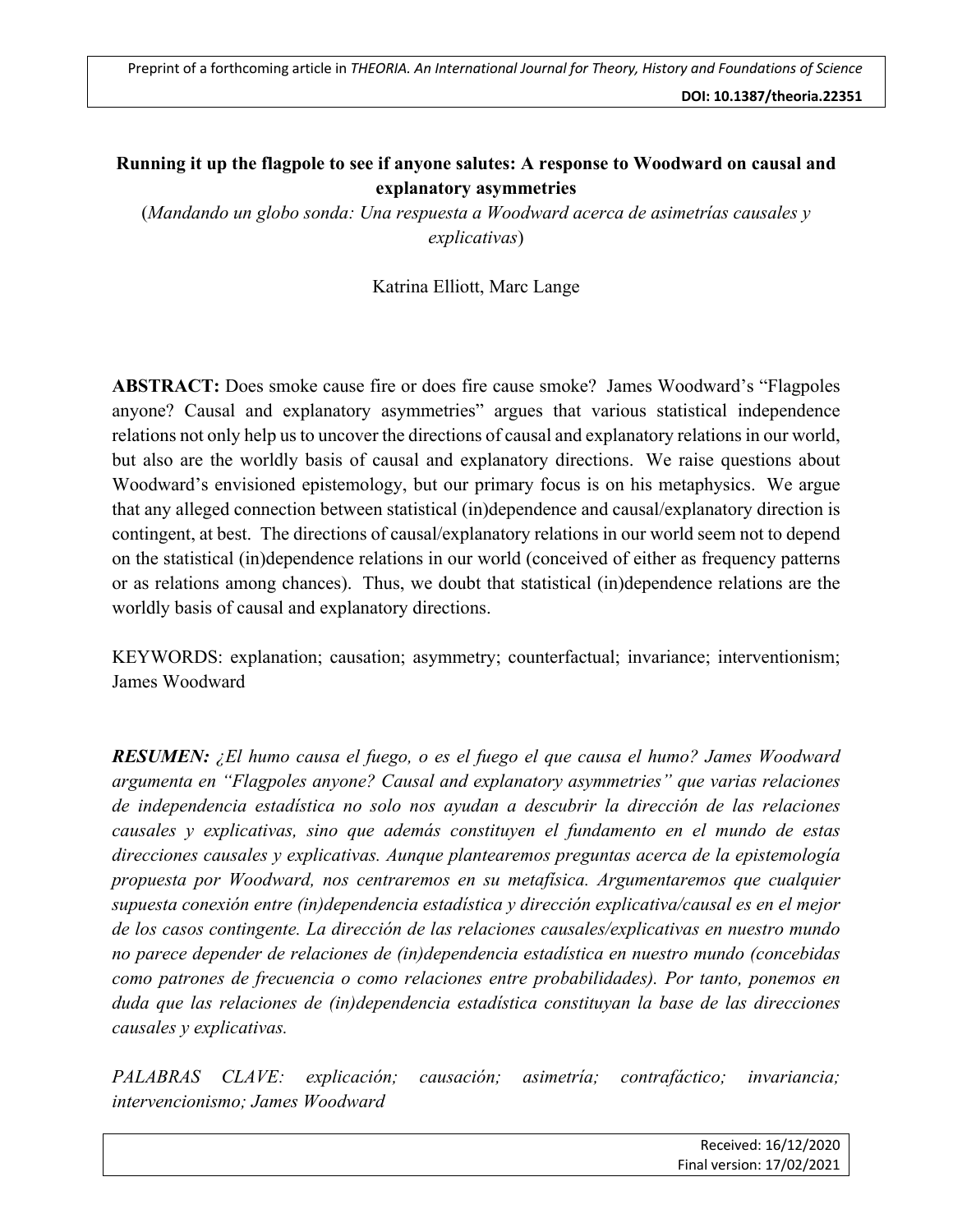SHORT SUMMARY: We challenge James Woodward's recent claim that statistical independence relations are the worldly basis of causal and explanatory direction. While statistical independence relations might be an excellent source of evidence about causal and explanatory direction, we doubt that these same independence relations *make it the case that* causal and explanatory relations have their (familiar) directions.

We are always excited to see new work from James Woodward, including his recent article, "Flagpoles anyone? Causal and explanatory asymmetries" (Woodward, 2020a). In it, Woodward draws epistemological and metaphysical morals about causal and explanatory direction from recent work in statistics and machine learning. Woodward's is a fruitful strategy; he emphasizes the interesting and telling fact that experts reliably infer causal and hence explanatory directions (e.g., that fire causes and explains smoke but that smoke does not cause or explain fire) from three types of statistical independence relations. Here we will ask a few questions about the precise nature of the connection between statistical independence and causal direction that Woodward envisions. Along the way, we will share some of our own thoughts about the worldly underpinnings of causal and explanatory directedness.

Woodward glosses his project as an attempt to "use [an interventionist framework] to try to illuminate some features of explanatory and causal asymmetries" (2020a, p. 4). At least some of this light is meant to be cast on the *epistemology* of explanatory and causal directedness; Woodward introduces his topic with such questions as "Is there some way we can reliably infer, given other assumptions and perhaps information about other correlations… whether the causal direction is from X to Y or from Y to  $X$ ?" (2020a, p. 3). Much of Woodward's paper describes techniques (drawn from breakthroughs in statistics and machine learning) for inferring whether X causes Y or Y causes X (when these are the only epistemically possible causal relations between variables X and Y). The epistemological picture that emerges depicts relative frequencies, analyzed with statistical tools, as providing evidence about the truth of interventionist counterfactuals.

In particular, Woodward holds that statistical independence is evidence of causal independence in at least three ways. First, we should expect causally independent variables also to be statistically independent (CSI). Second, we should expect causal laws to be independent of a system's initial conditions (VRI). Third, we should expect causal relationships to be independent of one another. In addition, whenever some statistical relationships are evidence of causal relationships, those statistical relationships are also evidence of corresponding interventionist counterfactuals.

What is the status of CSI, VRI, and the other putative facts (all of which Woodward introduces collectively as "G" (2020a, p. 5)) that Woodward says "we use to correctly infer causal and explanatory direction even if we have not performed the appropriate experimental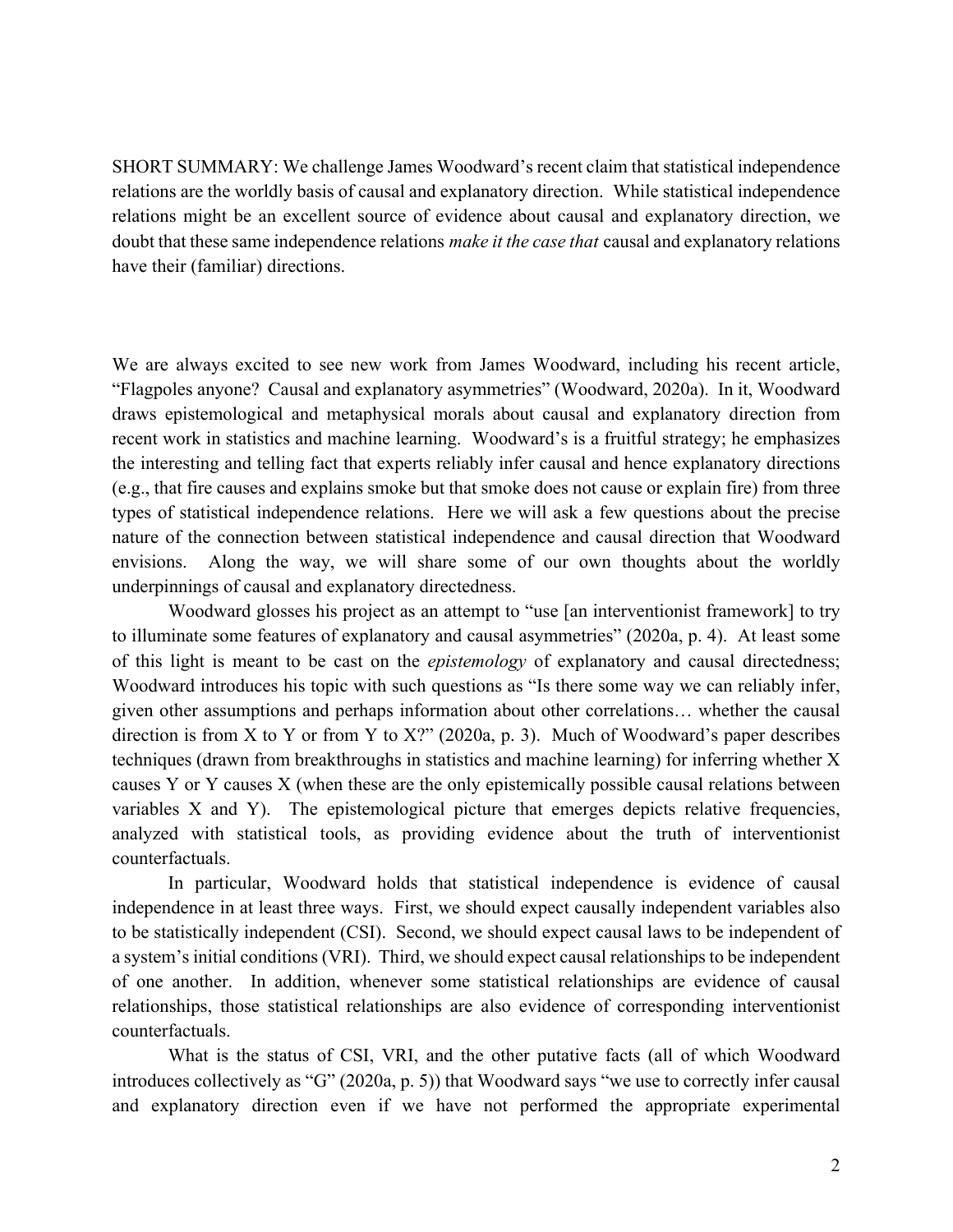interventions" (2020a, p. 5)? In discussing CSI, VRI, etc., Woodward makes the illuminating point that statistical independence relations play multiple important roles in the epistemology of causal and explanatory direction. We were fascinated to read his descriptions of new techniques for uncovering causal direction from statistical information. However, Woodward also seems to assign a (more controversial) role to these putative facts. He says that they are "more than 'mere heuristics' for inferring causal direction" (2020a, p. 6). VRI, for instance, "is not merely a superficial symptom that happens to be associated with causal direction" (2020a, p. 41).

That had better be the case, it seems to us, in order for Woodward to be correct in taking himself to be in conversation with pragmatist philosophers who think that "the directional features we ascribe to explanations and causal claims have their source in facts about human psychology" (2020a, p. 11). Against this view, Woodward aims to reply by showing that "there are procedures that reliably identify causal direction and that make use of information about how matters stand in the world, rather than information about our interests or about human psychology" (2020a, p. 11). This strategy for replying to the pragmatists depends (it seems to us) on taking CSI, VRI, etc., to be facts about what causal relations *are*, not merely about how we ascertain them. After all, the pragmatists (according to whom it is *we* who give causation and explanation their directedness) can fully recognize that objective facts about statistical (in)dependence relations track our judgments of causal directedness. The pragmatists can be rebutted only by showing that explanatory and causal directedness *consist wholly in* facts that are independent of our psychology. Showing that explanatory or causal directedness can be *ascertained from* facts that are independent of our psychology will not suffice.

Of course, a thoroughgoing empiricist about causal relations will deny even that we are entitled to use CSI, VRI, etc., to ascertain facts about causal direction, insofar as facts about causal direction have modal import (as the interventionist takes them to have). Just as one cannot undermine inductive skepticism by pointing out that evidence concerning the past tracks our common-sense expectations about the future, so likewise one cannot undermine the thoroughgoing empiricist about causal relations by pointing out that evidence about what actually happens (that is, about relative frequencies, statistical independence, and the like) tracks our common-sense expectations about what would have happened had things been different. The inductive skeptic demands to know how it could be that the past is evidence for the future; likewise, the empiricist demands to know how it could be that actual patterns are evidence of counterfactual patterns.

For example, here is a representative passage in which Woodward connects statistical independence to interventionist counterfactuals: "Similarly, looking at the matter from an interventionist perspective, if, as we are assuming, the only two possibilities are that X and some U cause Y or that Y and some U` cause X, the existence of a U which is independent of X but not independent of Y *strongly suggests* that one can intervene on Y (by using U) without changing X, which is diagnostic of the absence of a causal relationship from Y to X" (2020a, p. 34) (our italics). The empiricist demands to know why what actually happens "strongly suggests" anything at all about what would have happened, had various things been different. This may be a question that Woodward is simply not aiming to address.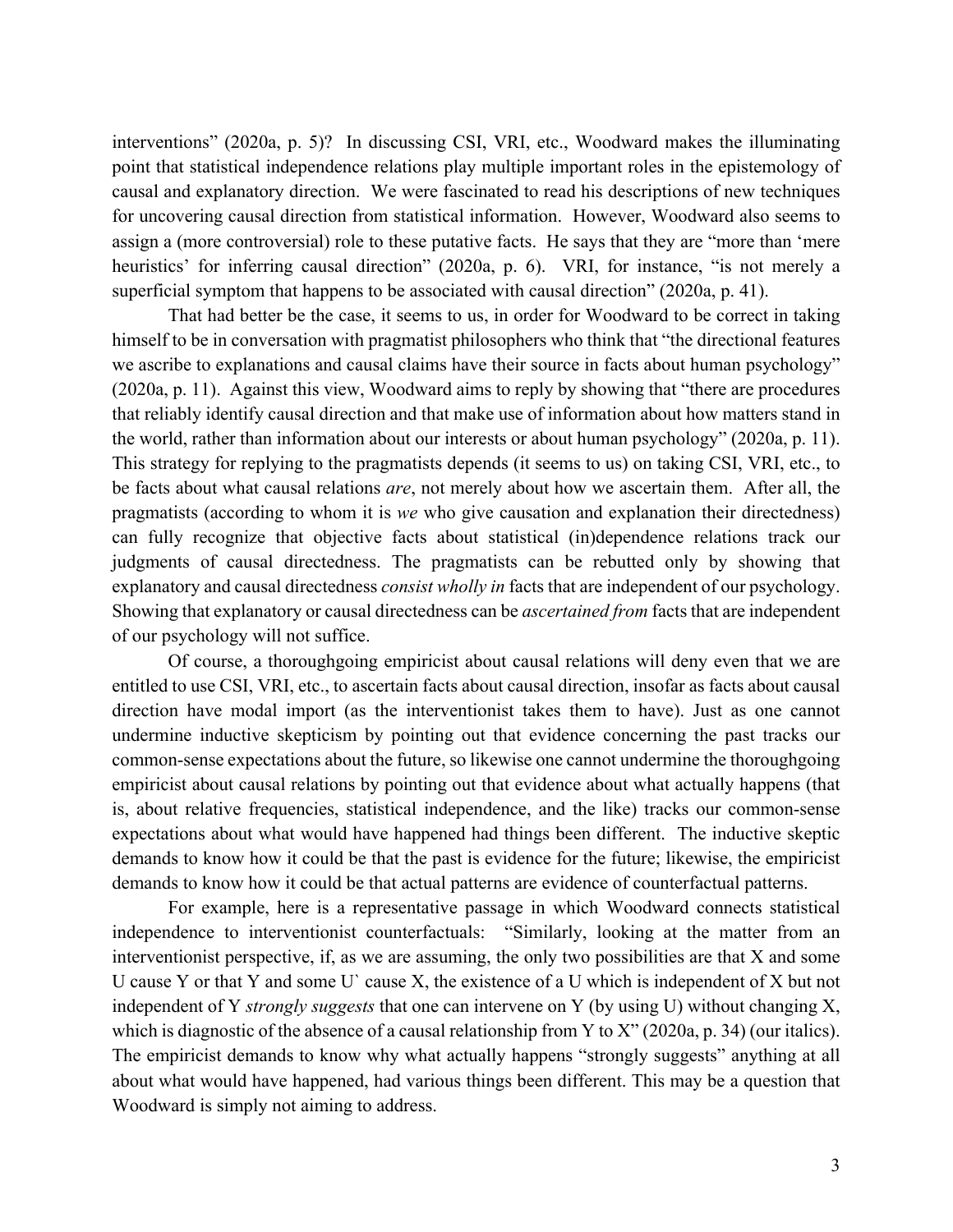There may be others in the same neighborhood. There are many ways in which each epistemic agent ascertains explanatory and causal relations. Testimony is obviously one way. (Our parents told us that fire causes smoke whereas smoke does not cause fire.) But the content of the testimony we receive is presumably a "merely superficial symptom" of causal directedness. It presupposes other, more direct ways of making these discoveries. In denying that CSI, VRI, etc., are similarly superficial symptoms, Woodward is presumably indicating that there is something deeper about the evidentiary relationship between statistical (in)dependence and explanatory or causal relations than there is about the evidentiary relationship between testimony (for instance) and explanatory or causal relations.

This leaves open several options. One option is that statistical (in)dependence relations are direct evidence regarding causal relations, from which (in turn) we should infer interventionist counterfactuals. Another option is that statistical (in)dependence relations are direct evidence regarding interventionist counterfactuals, from which (in turn) we should infer causal judgements. Another option is that statistical (in)dependence relations are direct evidence regarding some additional features of the world (such as laws or dispositions) that are metaphysically or conceptually linked to both causal relations and interventionist counterfactuals. That the evidentiary relationship between statistical (in)dependence and explanatory or causal relations is prior to the evidentiary relationship between testimony (for instance) and explanatory or causal relations seems compatible with all of these options. These epistemological questions about causal directedness are enlivened but not directly addressed by Woodward's paper.

Let's now consider what is supposed to enable CSI, VRI, etc., to underwrite reliable inferences to causal relations. Sometimes it seems as if Woodward regards CSI, VRI, etc. as playing their epistemic roles because of the considerations that make one potential scientific explanation *better* (in the sense of "inference to the *best* explanation") than another. For instance, Woodward regards CSI as connected to "the explanatory virtue of avoiding unexplained coincidences" (2020a, p. 32) and refers to models with unexplained coincidences as "deficient *qua* explanations" (2020a, p. 29). However, Woodward seems to believe that there are deeper reasons why facts such as CSI play their epistemic roles. VRI, for instance, is intended to tie into Woodward's interventionist/manipulationist account of what causal relations *are* (a simple version of which is given as (M) on (2020a, p. 3)); VRI says roughly that the laws would still have held under twiddles of the causal variables, and that invariance is why "we can use manipulation of X and the  $X \rightarrow Y$  relationship as a way of changing Y" (2020a, p. 41). So the origins of VRI and its colleagues are supposed to lie pretty deep.<sup>1</sup>

<sup>&</sup>lt;sup>1</sup> VRI also seems to tie into what laws of nature are (according to Woodward), namely, facts that have a broad range of invariance under certain sorts of counterfactual twiddles (Woodward, 2000b). In this respect, Woodward's view of laws is roughly similar to Lange's (2009), though Woodward (2000b, pp. 1912-3) takes pains to point out the differences that (he says) make his view superior. The chief difference he emphasizes is that his account requires that laws remain invariant only under counterfactual twiddles made by interventions, whereas Lange imposes no such limitation and so implausibly (Woodward says) requires laws to be invariant even under a "counterfactual under which we consider whether it is reasonable to infer the truth of the consequent given the supposition of the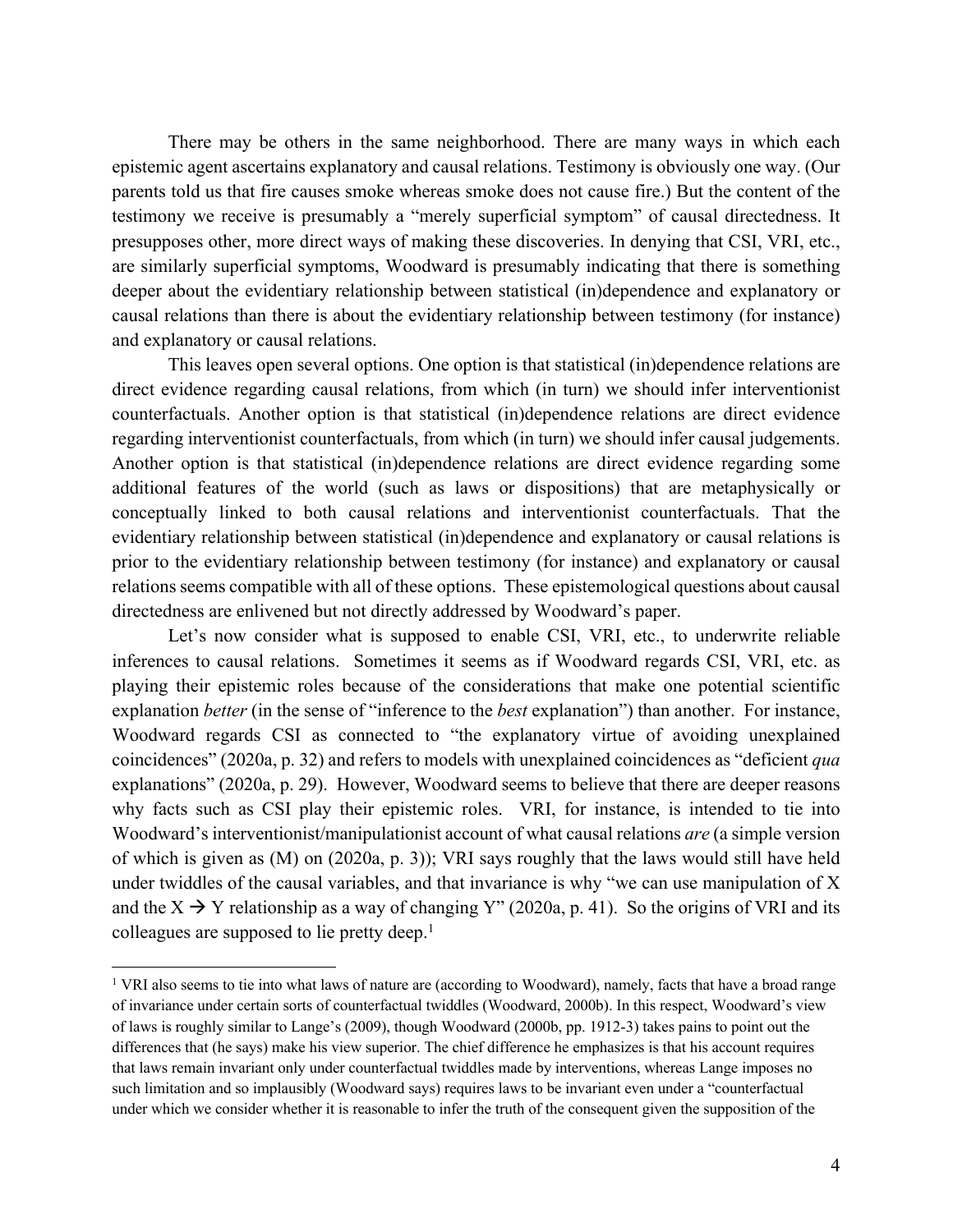How deep is unclear. At times, Woodward seems explicit that statistical (in)dependence relations are evidence of causal and explanatory relations in virtue of their metaphysical connection to causal and explanatory relations. For example, Woodward is critical of metaphysical accounts on which causal directedness is derived from causal laws, such as those found in Davidson (1967) and Armstrong (1997). He argues that we need not look to causal laws to find a worldly source of causal direction, since causal direction is instead based in statistical (in)dependence relations combined with facts such as VRI and CSI:

[M]y contrary suggestion is that the basis for the directional features of causation is to be found in facts about initial and boundary conditions characterizing the systems we are analyzing and how these relate to (or interact with) laws and c-generalizations. At least some of these facts are captured by conditions like VRI and CSI. Arguably these conditions involve straightforwardly "objective" facts that describe how matters stand in the world… (2020a, pp. 43-4)

Woodward's observations about VRI and CSI could bear on whether laws have causal directedness "built in", so to speak, only if Woodward were making a metaphysical claim about what causal directedness consists in.

Let's now consider what is supposed to explain the truth of VRI, CSI, and the other components of G. Presumably, their truth depends on something to do with what causation and explanation *are*. Yet Woodward resists characterizing his project as metaphysical:

antecedent." Lange (2009, pp. 198-200), however, discusses these sorts of potential counterexamples to his view and argues that they involve indicative conditionals, not counterfactual conditionals. Counterfactuals, he says, concern whether the consequent would have been true under the antecedent, not whether it is reasonable to infer the truth of the consequent having been told the antecedent's truth. One important difference between Lange's view and Woodward's is that Woodward's treats laws one-by-one, deeming that a given law must have a broad range of invariance. Lange, by contrast, considers the laws collectively, not individually; a law's lawhood (and natural necessity) is a team effort, not an individual achievement. He argues that what distinguishes a law (as far as its invariance under counterfactual antecedents is concerned) is not that it has a broader range of invariance than an accident, but that the laws *collectively* have as broad of a range of invariance as they could collectively have. Lange's view therefore permits counterfactual antecedents under which a given accident would still have held, but a given law would not still have held (Lange, 2009, pp. 12-13). Lange's view also allows that one actual law would (or, at least, might) have been violated, had some other actual law (with which it stands in no logical relationship) been violated. For instance, had one fundamental kind of physical interaction violated one of the great symmetry principles or conservation laws, then (with that constraint out of the way) some other fundamental kind of interaction might have done so, too. Of course, this is not a counterfactual twiddle made by an intervention. By going beyond counterfactual twiddles made by interventions, Lange (2009) purports to account for the sense (according, e.g., to Wigner) in which certain laws (such as the spacetime symmetry principles and the great conservation laws) transcend other laws (such as the various force laws): the symmetry principles and conservation laws would still have obtained, had there been additional kinds of forces.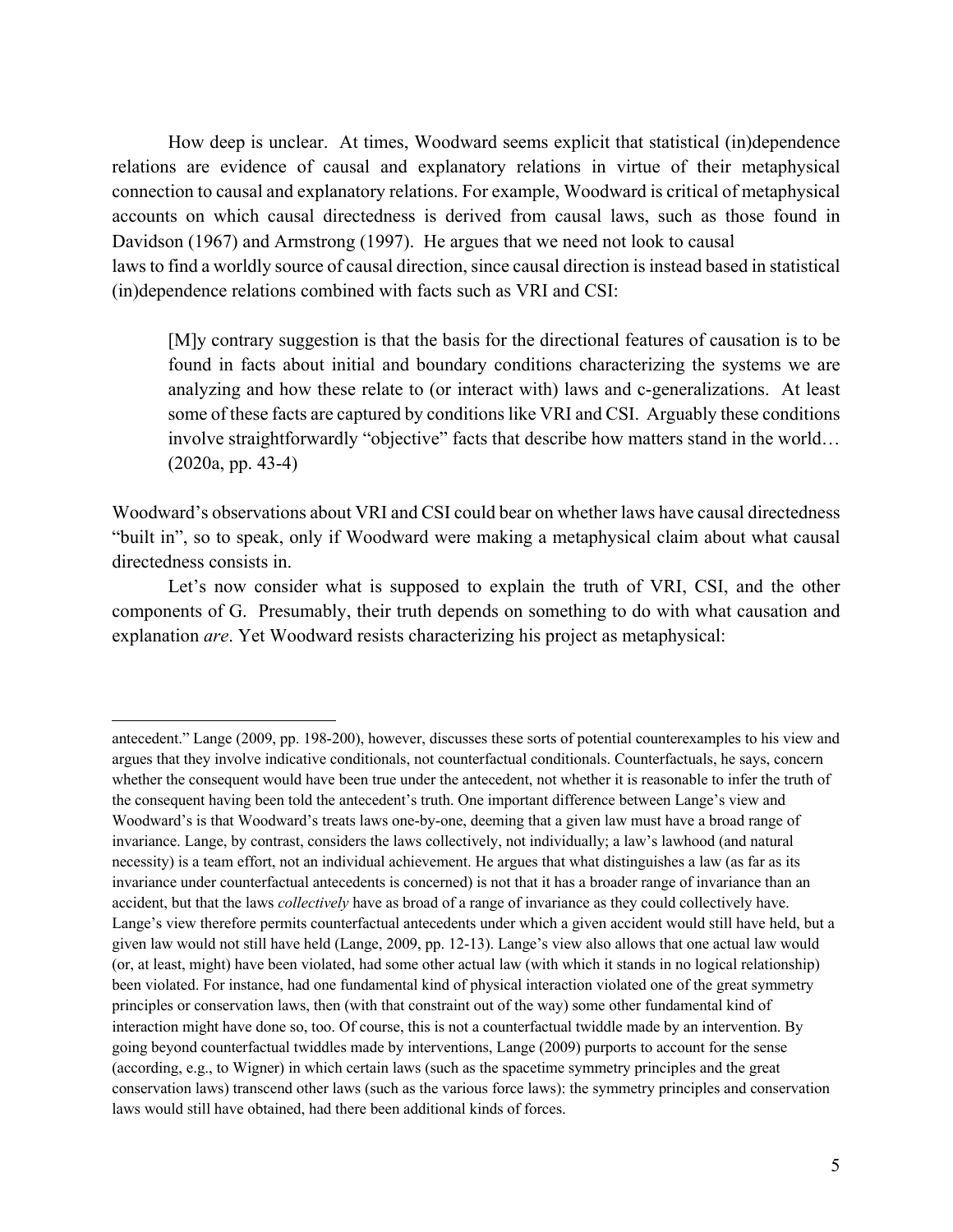I said above that the supporting features G are ordinary empirical features of our world. I believe, as an empirical matter, that they are present in many systems in our world but nothing guarantees that they are always present. Still less will these features be present in all logically possible worlds: their presence is not a matter of conceptual truth. One consequence is that my discussion of causal direction is *not* intended to apply to worlds that are wildly different from our own: For example, I will not attempt to capture "intuitions" some may have about what causal direction amounts to in universes that contain just two particles. Again, to the extent that a metaphysics of causal direction attempts to address questions about what causal direction consists of in all possible worlds this is not my project. (2020a, p. 8)

But if VRI, CSI, and the like are not built into what causal and explanatory relations are, then it remains unexplained why they obtain in our world (and so, in turn, it remains unexplained why are they so epistemically useful). Furthermore, if there is directionality without VRI, etc., in some possible worlds, then why is directionality based on VRI, etc., in the actual world? If there is directionality without VRI, etc., in some possible worlds, then why isn't the "basis" of directionality in those worlds available to be its basis in the actual world?

Woodward says, "I don't think of the ideas that follow as a contribution to the kind of metaphysics that purports to tell us what causation is" (2020a, p. 7). Yet he seems at least to entertain the possibility of their making such a contribution. (Their doing so would nicely shortcircuit questions like those we asked just above.) Expressing reluctance to incorporate CSI, etc., into what causal relations are, Woodward writes:

Let me repeat that my claim is that CSI describes a generic pattern that, as a contingent empirical matter holds widely, if not universally, in our world. I do *not* claim that CSI reflects a conceptual or metaphysical truth of some kind that holds in "all possible worlds". My assumption is that CSI and similar principles, although contingent, help to underpin the ways in which we think about causation and causal direction. (They are part of the infrastructure associated with causal direction mentioned earlier.) I will not speculate about how if at all one thinks about causal direction in worlds in which CSI is systematically violated (or which we might find it tempting to describe in that way). (2020a, p. 21)

But what if CSI, etc., are violated? Is the directionality of causal relations then secured by some other means, rather than by facts like CSI, etc.? If CSI, etc., are metaphysically necessary for there to be causal relations, then the problem of what makes for causal relations' directionality without CSI, etc., cannot arise.

In a footnote to the above passage, Woodward seems to recognize this as a possible solution. Regarding "how *if at all*" (our emphasis) we should "think about causal direction in worlds in which CSI is systematically violated (or which we might find it tempting to describe in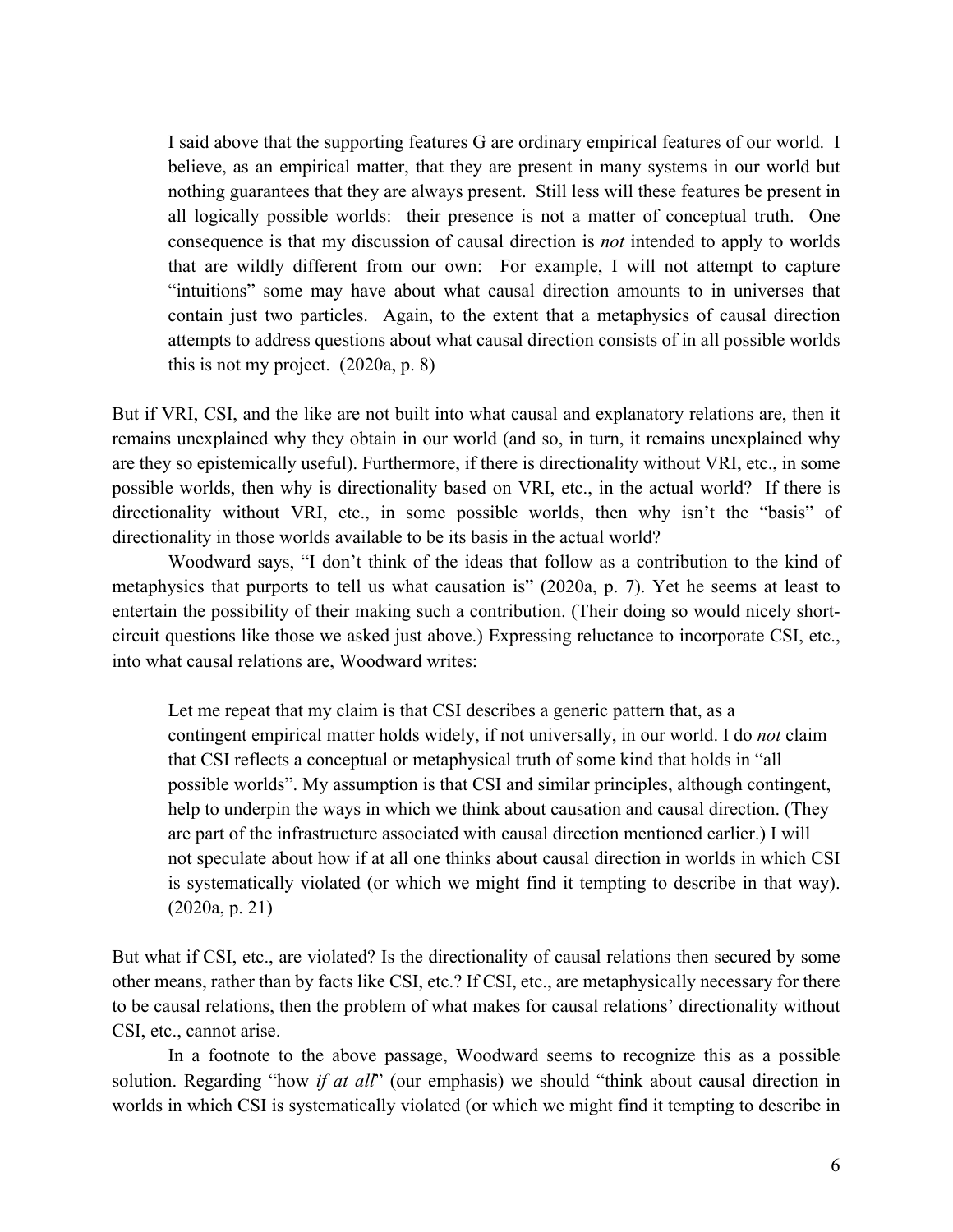that way)," Woodward writes: "Of course if the way in which we think about causation is not applicable to such cases, it presumably doesn't make literal sense to describe them in terms of violations of CSI which is a claim about how causation, as we think about it, is connected to probability" (2020a, p. 21, fn. 32). If CSI, etc., are metaphysically or conceptually required by causal relations, then worlds that "we might find it tempting to describe" as violating CSI (i.e., as worlds where there are causal relations that are not connected to statistics in the manner required by CSI) are worlds without causal relations at all and so (trivially) satisfy CSI.

It seems like worlds could violate CSI.<sup>2</sup> What this would require depends somewhat on how CSI is to be understood. CSI requires the statistical independence of causally independent variables. This seems to mean that for causally independent variables H and A, a given value of H is as frequently associated with one value of A as with any other. This is the way that statistical independence is elaborated in the flagpole case (where H is the height of the flagpole, A is the angle to the ground of the light source shining on the flagpole, and S is the length of the flagpole's shadow on the ground):

Suppose that we observe several flagpoles of different fixed heights *h1…hn*, at different times of day for each pole, so that *A* varies. In this case for any given *A*, there will be a correlation between the heights of the poles and the corresponding shadows of lengths  $s_1...s_n$  but no correlation between *H* and *A*. (2020a, p. 25)

Statistical independence, then, seems to be purely a matter of frequencies – of lack of "correlation". So understood, though, CSI would seem to preclude fluky, purely coincidental, unlikely correlations among causally independent variables. But Woodward says otherwise: "Note that [CSI] doesn't mean that 'coordinated' behavior among independent causes on particular occasions is impossible; rather it means that the probability of this occurring is low, for the same reason that a long run of heads in a series of causally and statistically independent coin flips is possible but unlikely" (2020a, p. 20, fn. 29). We are not sure why CSI's official statement permits such a fluke.

Of course, there is a motivation to interpret CSI as permitting such a fluke. If such a fluke undermined CSI's application to a given case, then causal directionality in that case could not depend on CSI. But the occurrence of such a fluke would presumably leave unaltered the usual directions of causal relationships. For instance, suppose that someone blew up various flagpoles over the course of a day in such a way that coincidentally, H and A for flagpoles when we observed them ended up being correlated. Then the directions of the causal relationships among H, S, and A would presumably be no different. But that directionality couldn't then be based on CSI. This result suggests (at least to some degree) that even when CSI obtains, directionality isn't based on CSI.

<sup>&</sup>lt;sup>2</sup> Perhaps the same case cannot be made that some possible worlds violate VRI. See the previous note, which discusses the (seemingly metaphysically necessary) connection between lawhood and some special sort of invariance under counterfactual twiddles.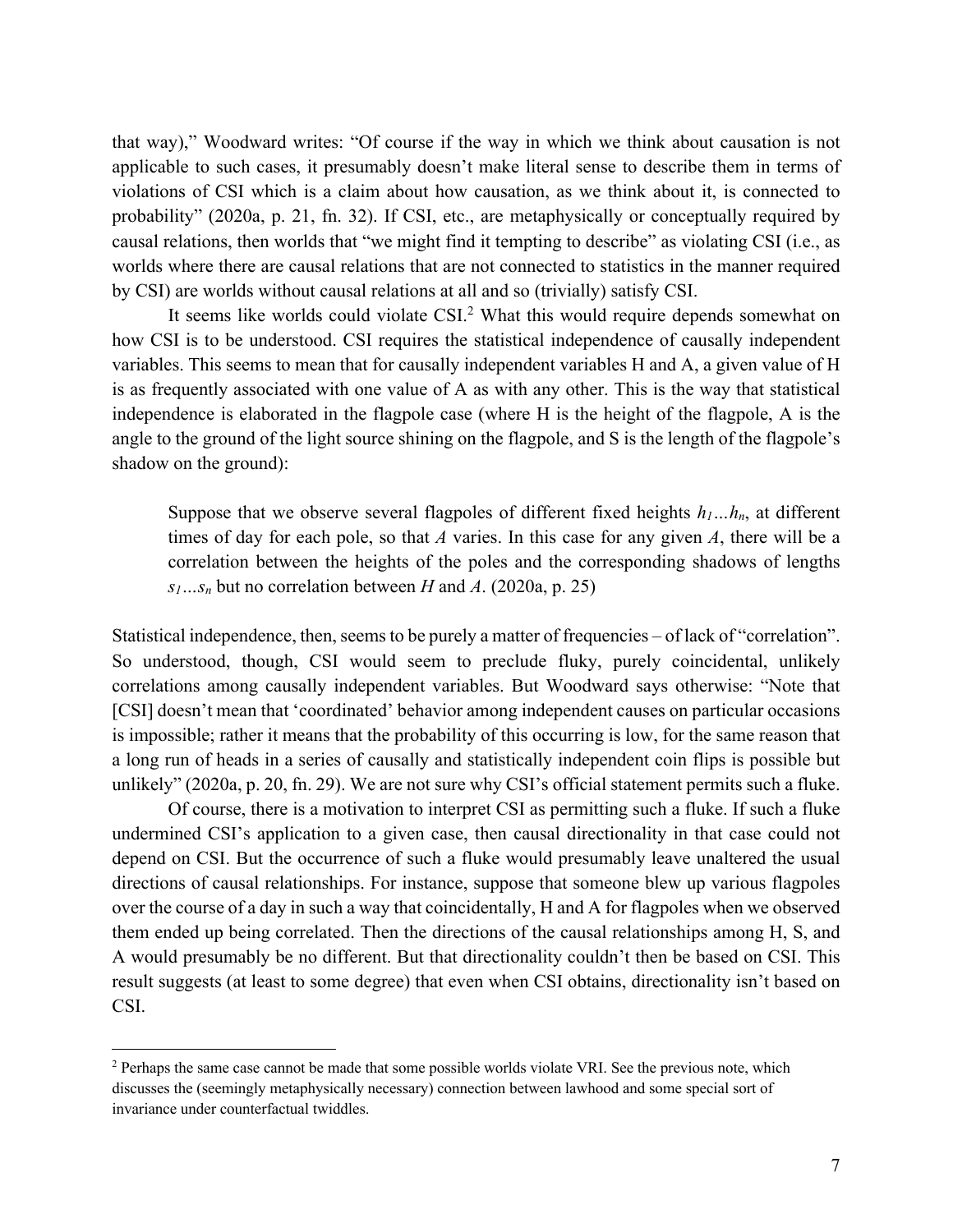If CSI is interpreted as concerning objective chances rather than frequencies, then CSI permits such flukes; obviously, such a fluke correlation would not undermine the variables' statistical independence understood in terms of their objective chances. Nevertheless, it seems (pretheoretically, at least) that there are possible worlds where CSI (in terms of chances) is violated (not because of some fluke correlation – which, as just noted, wouldn't be enough to violate it) and yet causal directionality obtains in its usual way, presumably for its usual reasons. Presumably as well, this is precisely the sort of "intuition" about "worlds that are wildly different from ours" that Woodward disparages in a passage quoted above and says that he is not trying to capture. But if causal directionality is maintained in such worlds even without CSI (let's say), then doesn't that fact potentially count (at least to some degree) against CSI's being crucial to causal directionality in the actual world?

There are doubtless more compelling examples where CSI (as so interpreted) fails, but a simple one might consist of a possible world where there are two kinds of particles (p-ons and qons). There are laws giving each particle's effects on the trajectories of other particles near it. For a given special location, there is a law specifying the chance that a p-on will spontaneously come into existence there at the end of each ten-second interval (starting now…). There is another law specifying the chance that a q-on will spontaneously come into existence at another special location at that same moment. By these laws, these chances vary for different intervals, but the pon chance and q-on chance are correlated. These two potential causes (the popping into existence of a p-on and the popping into existence of a q-on at the two special locations) are thus causally independent but statistically dependent. The causal directionality of the effects of these particles seems unaffected by this violation of CSI.<sup>3</sup>

It thus does not seem plausible to us that the worldly basis of causal and explanatory directionality is to be found in statistical relations or relations among chances. In fact, perhaps a genuine interventionist ought to resist locating the worldly basis of causal and explanatory directionality in statistical relations (or relations among chances), VRI, and G's other components. For an interventionist, the worldly source of causal and explanatory directionality should be whatever makes true the relevant interventionist counterfactuals. What makes it the case that fire causes smoke but smoke does not cause fire, for example, should be whatever makes it the case that intervening on fire's presence would make a difference to smoke's presence but not *vice versa*. Woodward astutely makes this point himself but goes on to worry that an interventionist treatment of causal directedness will be unsatisfying because "the notion of an intervention is of course itself a causal notion and as such has a notion of causal direction built into it" (2020a, p. 6). We agree that that is a concern. But we wonder whether this concern can be plausibly met by tying causal directedness to (at best) contingent facts such as VRI and CSI. Just as causal and explanatory directionality seem unaffected by violations of CSI, so too the truth-values of the relevant interventionist counterfactuals seem unaffected by violations of CSI.

<sup>&</sup>lt;sup>3</sup> Our debt to Sober (2001) here should be obvious.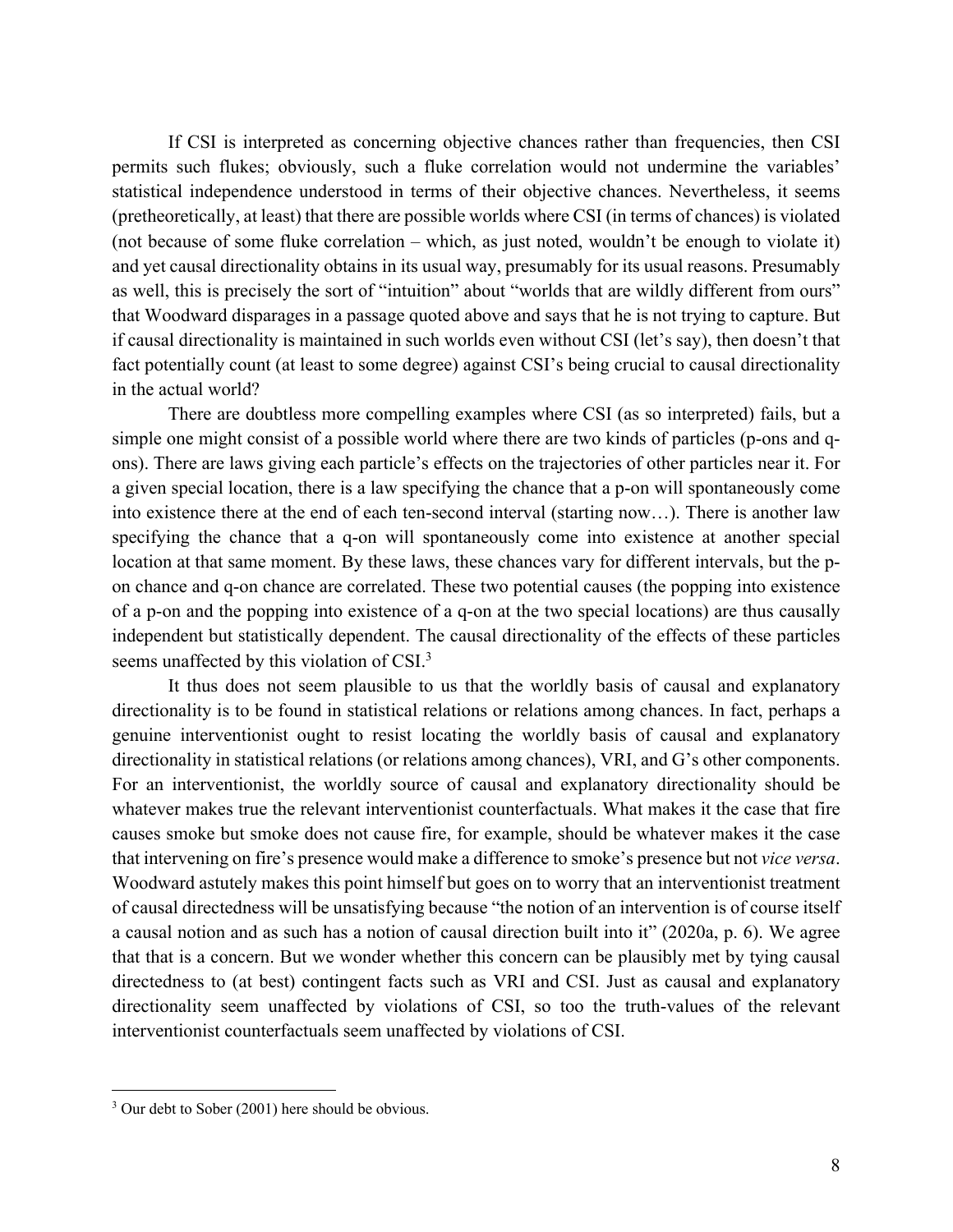Woodward's paper concludes by considering the Königsberg bridge example. Euler arguably explained why no one ever succeeded (or, in particular, why a given person never succeeded) in crossing all of the bridges of Königsberg (as they were arranged in 1735) exactly once (while remaining always on land or on a bridge rather than in a boat, for instance, and so forth). Euler discovered that a network is "traversible" in this sense if and only either every vertex or every vertex but two is touched by an even number of edges. (Any successful bridge-traverser would have to enter a given vertex exactly as many times as she leaves it, unless the vertex is the start or the end of her trip. So among the vertices, either none (if the trip starts and ends at the same vertex) or two could touch an odd number of edges.) Arguably, then, the reason why no one ever succeeded at traversing the Königsberg bridges is that this arrangement of bridges possesses a certain graph-theoretic feature. Woodward is concerned with the directionality of this putative noncausal explanation of the bridge arrangement's non-traversibility by the bridge arrangement's possessing the graph-theoretic feature that Euler uncovered. In particular, an explanation runs from the arrangement's graph-theoretic feature to the arrangement's non-traversibility, but not in the reverse direction.

The discussion in Woodward's paper (2020a, pp. 49-50) appears to focus exclusively on what *justifies* our belief regarding this directionality (e.g., "this two explanation story…was less plausible", "it is reasonable to conclude…", "in the absence of some further explanation of these dependencies, we should infer that the direction…", etc.). His idea is that "the intentions and behavior of those who constructed the bridges" (2020a, p. 49) caused the graph-theoretic feature. Therefore, for the bridges' non-traversibility also to explain (non-causally) the graph-theoretic feature would involve the graph-theoretic feature's implausibly having two explanations, where the two explainers (the builders' intentions/behavior and the arrangement's non-traversibility) "just happen to be correlated even though no explanation is provided for this fact" (2020a, p. 50).

However, an interventionist treatment of causation seems to imply that the intentions and behavior of the builders caused the bridges to be arranged so as to possess Euler's graph-theoretic feature *and* caused the bridges to be non-traversible. The graph-theoretic feature and the nontraversibility stand and fall together, by necessity. So if interventions on the intentions/behavior of the builders are associated with changes in whether the bridge's arrangement has Euler's graphtheoretic feature, then these same interventions are also associated with changes in whether the bridge arrangement is traversible. Thus, whether the graph-theoretic feature (non-causally) explains the non-traversibility or the non-traversibility explains the graph-theoretic feature, we will have both a non-causal and causal explanation of one of the bridge arrangement's features. Furthermore, whichever way the non-causal explanation runs, we will *not* have any unexplained correlations on our hands. Both the non-traversibility and the graph-theoretic feature are correlated with the intentions/behaviors of the builders, and the intentions/behaviors of the builders also causally explains both the non-traversibility and the graph-theoretic feature.

But let's set the above worry aside since these all appear to be epistemic matters; they do not obviously concern what *makes* the bridges' non-traversibility explained (non-causally) by the arrangement's graph-theoretic feature rather than the reverse. That certain considerations justify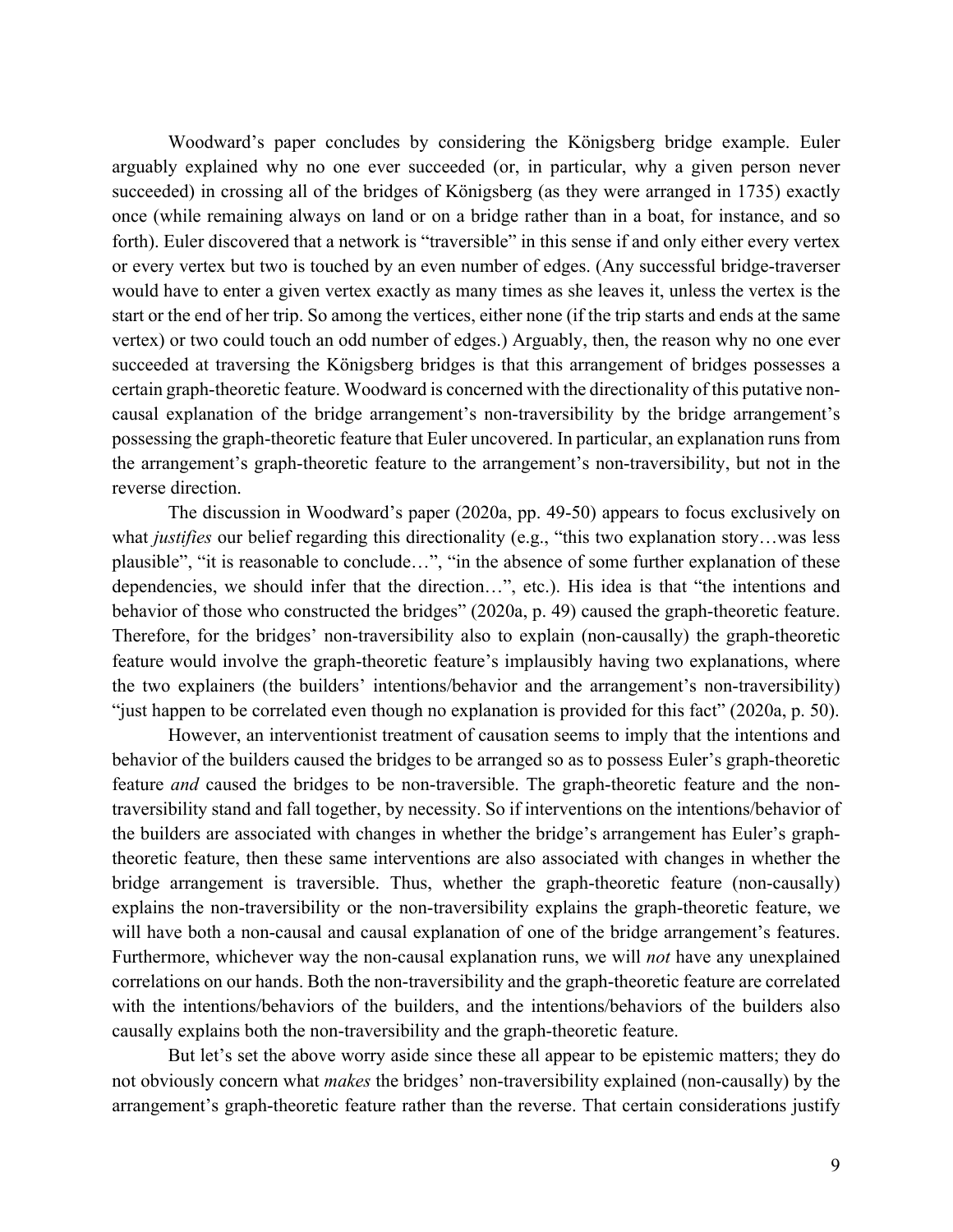our belief about the directionality fails to show that "this directionality could be understood" (2020a, p. 49) in terms of these considerations. In other words, even if "the putative explanation of *E* [the graph-theoretic feature] in terms of *T* [non-traversibility] seems redundant and superfluous [both!], given the availability of an explanation [of *E*] in terms of *X* [the intentions/behavior]" (2020a, p. 50, fn. 72), we doubt whether that redundancy is what *makes* it false that non-traversibility non-causally explains the arrangement's graph-theoretic feature.<sup>4</sup>

Rather, the existence of a causal explanation (appealing to the builders' intentions/behavior) of the bridge arrangement's graph-theoretic feature may play solely an epistemic role: of helping justly to persuade us that non-traversibility fails to non-causally explain the arrangement's graph-theoretic feature. Indeed most accounts of scientific explanation regard a given candidate as qualifying or not as a genuine explanation for reasons having nothing to do with what other explanations there happen to be.<sup>5</sup>

As an illustration, here is an example (from Lange, 2019) that involves precisely the relation between causal and non-causal explanations. Consider a rocket (feeling negligible gravitational influences) consisting primarily of a chamber filled with gas that can serve as fuel, a mechanism for igniting the gas (suddenly increasing its temperature and pressure), and a valve on the left side of the chamber (that is, a wall that can be removed by some means requiring negligible force and making negligible contribution to the system's momentum). Suppose that the rocket is initially at rest and then the gas is ignited. The rocket remains at rest with the high-pressure gas inside until the valve is opened. When that happens, gas escapes to the left as exhaust while the rocket accelerates to the right.

A genuine explanation of the rocket's acceleration to the right, when the valve on the left is opened, is causal-mechanical: with the valve opened, the gas molecules in the rocket exert greater force on the right-hand wall than on the left-hand wall, since the valve on the left is open so there is less wall on the left than on the right for the gas to hit. The internal force is therefore unbalanced, pushing the rocket to the right. One might be tempted to think that there is also a noncausal, momentum-conservation-law explanation of the rocket's rightward acceleration: the exhaust has leftward momentum, so momentum conservation requires that the rocket have rightward momentum. Lange (2019) argues that this momentum-conservation argument is *not* in fact explanatory – at least, not for the very same explanandum as the causal-mechanical explanation targets (namely, the fact that the rocket accelerates to the right, *rather than* remaining at rest or accelerating to the left). But (on Lange's view) it is *not* the existence of the causal-

<sup>4</sup> For that matter, why doesn't the same argument apply to the putatively correct direction of non-causal explanation? Why doesn't the putative explanation of the arrangement's non-traversibility by the arrangement's graph-theoretic feature seem redundant given the availability of an explanation of the arrangement's nontraversibility by the builders' intentions/behavior?

<sup>5</sup> Kitcher's (1989) account is a notable exception. On his view, an argument's status as an explanation depends on its argument pattern earning its way into the explanatory store, which depends on its covering explananda that have not already been covered by the store's members (or its covering explananda that have already been covered by the store's members, but covering them in a more stringent way, or…).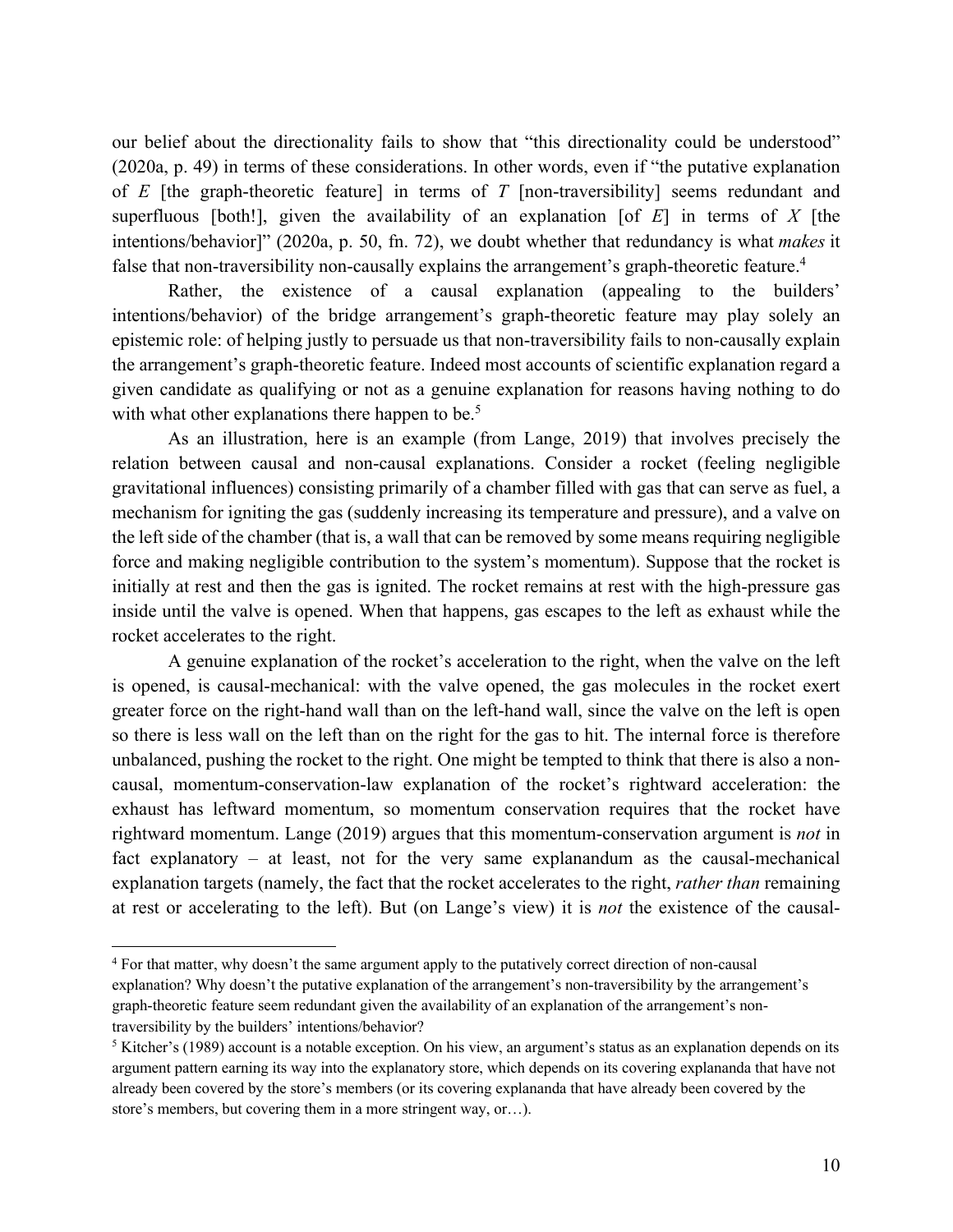mechanical explanation that makes the momentum-conservation argument non-explanatory. Rather, what makes the momentum-conservation argument non-explanatory is that it would have to use the exhaust's accelerating leftward as part of what explains the rocket's accelerating rightward, but there is nothing to make the exhaust's moving to the left explanatorily prior to the rocket's moving to the right. (Nor does anything make the reverse qualify as the order of explanatory priority.)

The same applies in the case of the bridges. For their non-traversibility to explain their possessing a certain graph-theoretic feature (or vice versa), some consideration relevant to noncausal explanatory priority would have to make non-traversibility explanatorily prior to the graphtheoretic feature (or vice versa). Whether some such consideration exists would seem to have nothing to do with whether there is a causal explanation of the graph-theoretic feature (or the nontraversibility).

To conclude: Woodward's paper paints an interesting and attractive picture of the epistemology of causal and explanatory direction. We would be interested to hear even more, such as how Woodward thinks interventionists should address skeptical empiricist challenges about counterfactuals or what separates the epistemological role of CSI, VRI, etc., from comparatively superficial symptoms of causal relations (e.g., testimony). Turning to Woodward's more metaphysical inquiries, we doubt that explanatory and causal relations owe their directionality to the kinds of statistical patterns or relations among chances that Woodward identifies. But we readily admit that we may have missed Woodward's point in this portion of his discussion. He emphasizes that his project should be interpreted neither merely as epistemology nor as metaphysics in the sense that many philosophers understand it. He says that it is instead associated with "minimal metaphysics" (2020a, p. 6, fn.8). We look forward very much to hearing more about that.

## *REFERENCES*

Armstrong, D. (1997). *A world of states of affairs.* Cambridge: Cambridge University Press.

Davidson, D. (1967). Causal relations. *Journal of Philosophy*, 64, 691-703

Kitcher, P. (1989). Explanatory unification and the causal structure of the world. In P. Kitcher  $\&$ W. Salmon (Eds.). *Scientific explanation* (pp. 410-505). Minneapolis: University of Minnesota Press.

Lange, M. (2009). *Laws & lawmakers*. New York: Oxford University Press.

Lange, M. (2019). Are there both causal and non-causal explanations of a rocket's acceleration?. *Perspectives on Science*, 27, 7-25.

Sober, E. (2001). Venetian sea levels, British bread prices, and the principle of the common cause*. British Journal for the Philosophy of Science*, 52, 331-346.